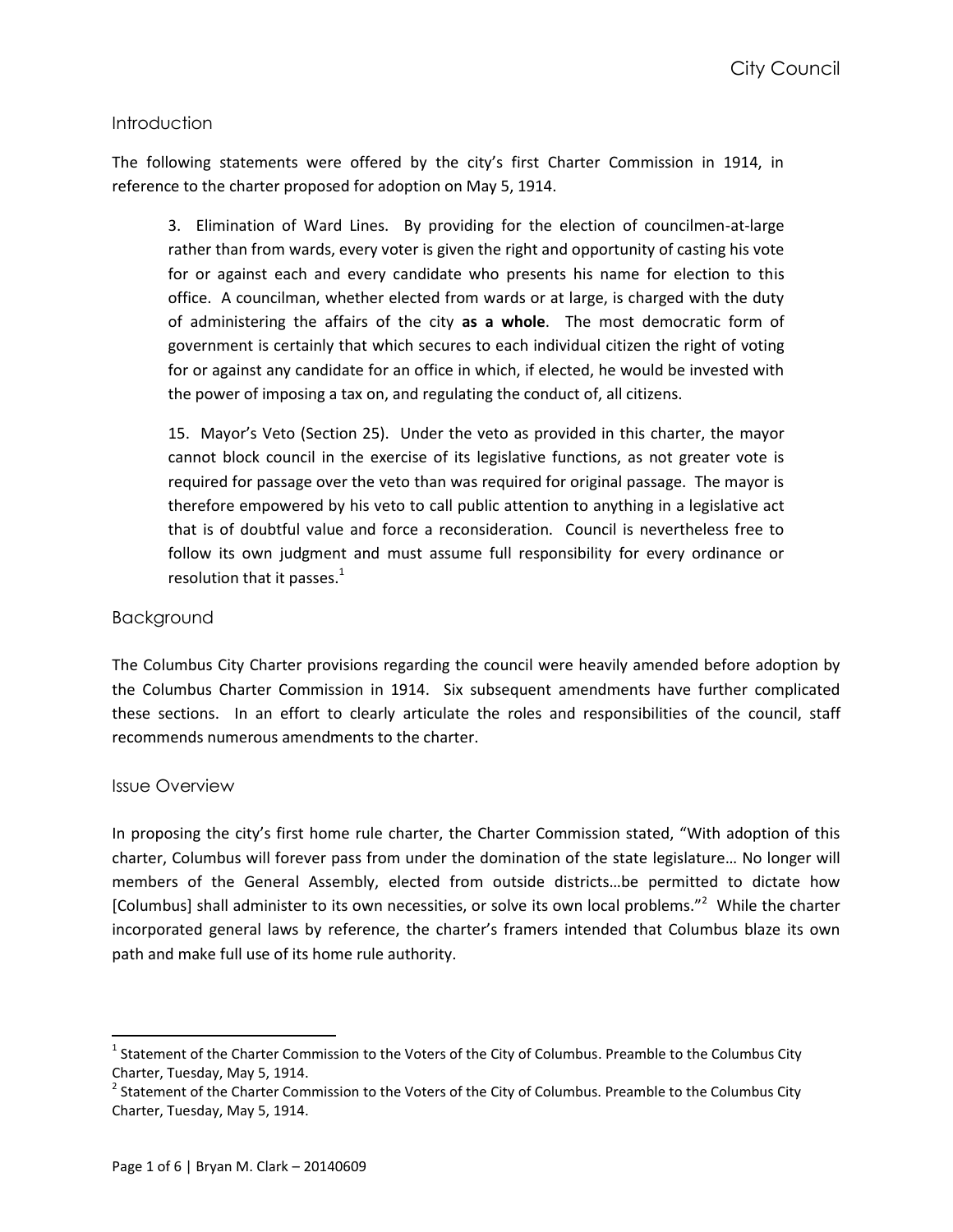With this in mind, the Columbus City Charter contained a modified mayor-council form of government,<sup>3</sup> unique among large Ohio cities, to put into effect a strong system of local administrative and legislative governance. The core checks and balances created by the charter remain unchanged 100 years later – with voters having twice rejected ballot issues to alter the form or composition of one branch of government. 4

However, prior to adoption, the Charter Commission heavily amended the sections of the charter relative to the council. Further amendments have made piecemeal changes to those amendments. As a result, the charter provisions relating to the council do not provide the same level of clear, logical sequence as those of the mayor, auditor and city attorney.

To remedy these issues, staff asks that the Commission consider the following recommended changes, by section. In making these recommendations, staff has attempted to reflect in the charter those items which, in the opinion of council, should be permanent fixtures of the legislative body – subject to change by the citizens of Columbus.

**Sec. 3. Legislative powers.** – No change

**Sec. 4. Council members.** – No change

# **Sec. 5. Vacancies.**

If a City city council member should dies, resigns, or be is removed from office, ceases to hold any qualification for office, or the office is otherwise vacated during the term of office, the successor shall be appointed by Council-council to serve until the first day of January following the next regular municipal election. If such election be the time for the regular election of the council member, a council member shall then be elected to serve for a term of four years; otherwise, for the unexpired term. Vacancies in the council shall be filled by the council; provided, however, that, if the vacancies in the council are not filled by the council within thirty (30) days from the date following the occurrence of such vacancy, the mayor shall have in all future balloting a vote on the question of filling such vacancies; provided, further that any vacancy resulting from a recall election shall be filled in the manner hereinafter provided.

Sec. 5-1. Temporary inability. - Recommended changes forthcoming

**Sec. 5-2. Permanent inability.** – Recommended changes forthcoming

**Sec. 6. Qualifications of council members.** – Recommended changes forthcoming

 $\overline{\phantom{a}}$ 

 $3$  In addition to a mayor and an at-large council, our charter created the offices of an elected auditor and an elected city attorney.

 $^4$  Defeated on May 7, 1968, (33,547 yes – 45,337 no); and November 4, 1975 (43,126 yes – 65,210 no)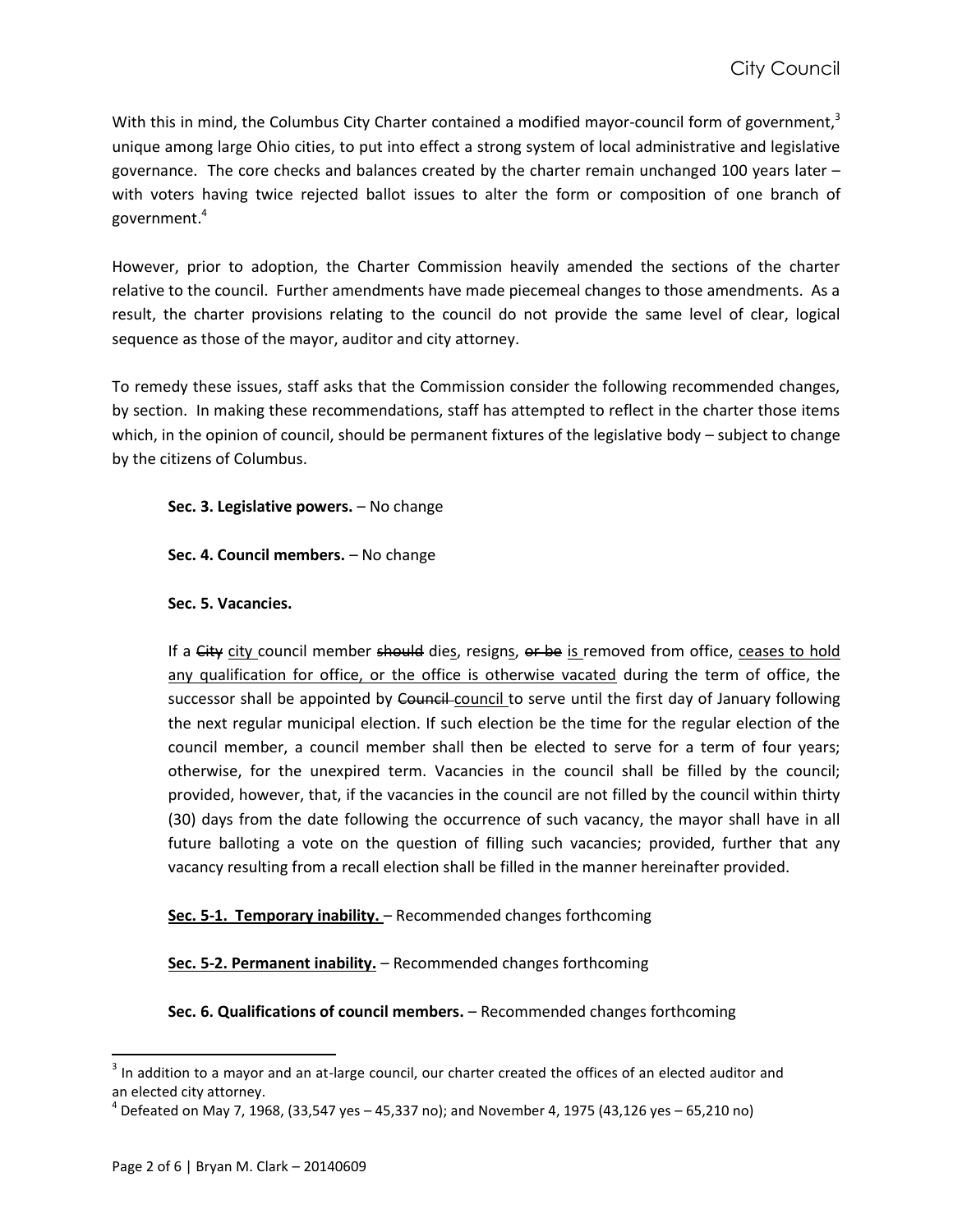# **Sec. 7. Salary and attendance.** – Recommended changes forthcoming

## **Sec. 8. Meetings of council.**

At 5 o'clock p.m., on the first Monday in January, following a regular municipal election, the council shall meet at the usual place for holding meetings. If the first Monday in January is a legal holiday, then the meeting shall be held on the following day. Thereafter the council shall meet at such times as may be prescribed by ordinance or resolution; provided that at least fifty regular meetings shall be held in each year. The mayor, the president of the council, or any three members thereof may call special meetings of the council upon at least twelve hours' written notice to each member of the council, served personally on each member or left at the member's usual place of residence. Such notice shall state the subject to be considered at the meeting and no other subjects shall be then considered unless all members of council are present. All meetings of the council or committees thereof shall be held in public in accordance with the general laws of Ohio pertaining to the requirements for open meetings of public bodies and any citizen shall have access to the minutes and records thereof shall be maintained as an electronic record that is easily accessible and made available to the public pursuant to the general laws of the state governing public records at all reasonable times.

### **Sec. 9. Rules and journal.**

The council shall determine its own rules and order of business.

### **Sec. 9-1. Journal**

The council and shall keep a journal of its proceedings, which journal shall be maintained as a permanent electronic record that is easily accessible and made available to the public pursuant to the general laws of the state governing public records.

# **Sec. 9-2. Organization of council.**

The council shall organize itself as it deems appropriate, including the formation of and rules for special committees and standing committees to promote the thorough and effective conduct of the business of the council.

# **Sec. 9-3. Expelling, removing, forfeiting office.**

The council shall be the judge of the election and qualification of its members.  $#$  Council may punish or expel any member for gross misconduct, or for malfeasance, misfeasance, or nonfeasance in office, or upon conviction of a felony or other crime involving moral turpitude while in office, or for disorderly conduct, or violation of its rules during the term of office. No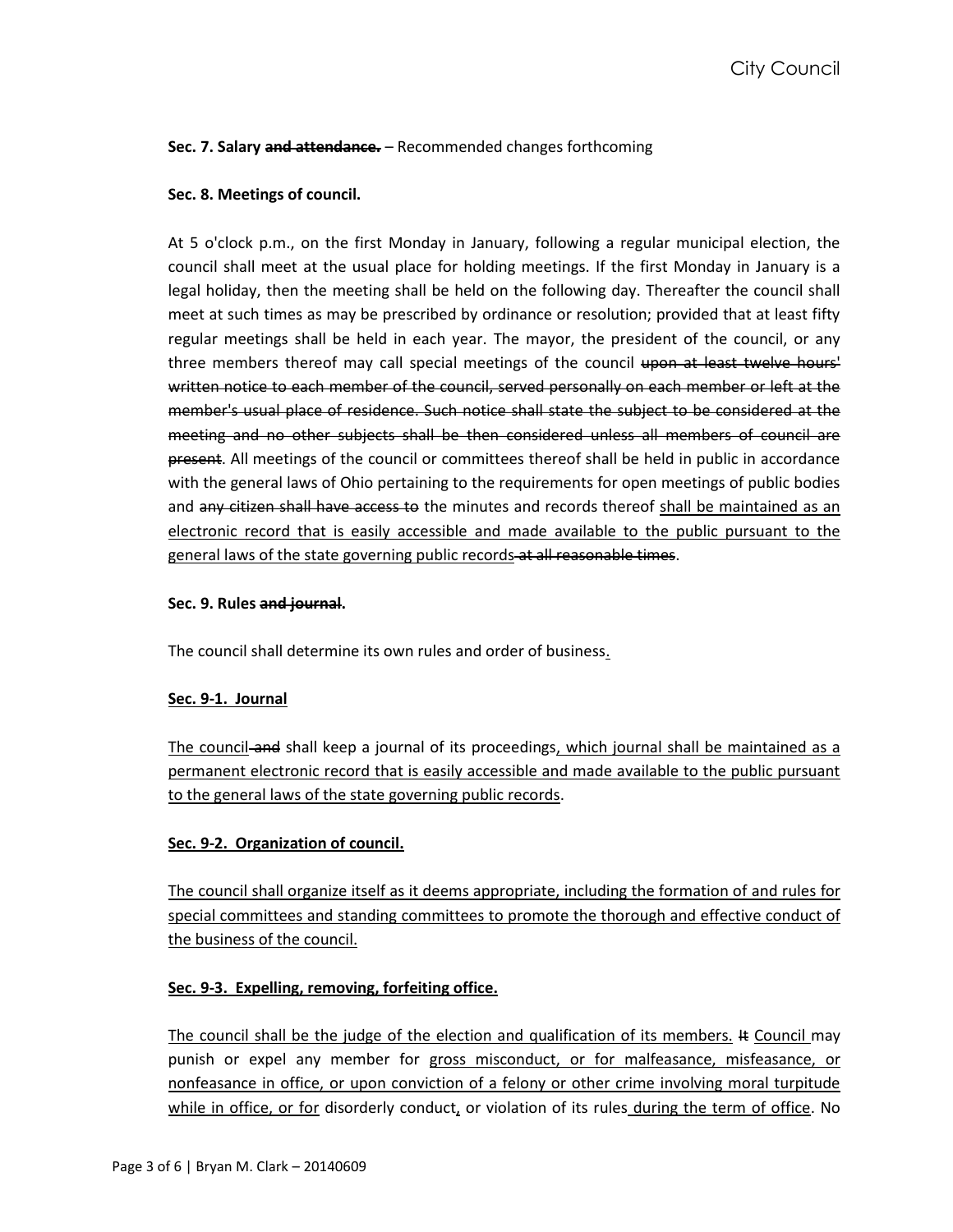expulsion shall take place without the concurrence of six members, nor until the delinquent member shall have been notified of the charge and been given an opportunity to be heard. Any vacancy created upon the expulsion of a member shall be filled as provided for in this charter. In addition to these provisions and those regarding permanent inability, absence from eight consecutive regular council meetings shall operate to vacate the seat of a council member unless the absence is excused by resolution, adopted by vote of three-fifths of its members, setting forth such excuse and entered upon the journal.

## **Sec. 10. President of council.**

At the first meeting in January following a regular municipal election, the council shall elect one of its members president., The president of council who shall preside at meetings of the council, determine the agenda for such meetings, appoint the chair and members of council committees, and perform such other duties as presiding officer as may be imposed by the council. In the absence of the president, the council shall elect a president pro tempore. If the president of council dies, resigns, is removed from office, ceases to hold any qualification for office, or the office is otherwise vacated during the term of office, the council shall elect one of its members president.

# **Sec. 10-1. President pro tempore of council.**

At the first meeting in January following a regular municipal election, the council shall elect one of its members president pro tempore. The president pro tempore of council shall act as the presiding officer of the council in the absence of the president of council.

# **Sec. 10-2. Acting president pro tempore of council.**

In the absence of the president of council and the president pro tempore of council, the council shall elect one of its members acting president pro tempore.

**Sec. 11. The city clerk. Clerk and employees.** – Previously recommended

**Sec 11-1. Duties of the city clerk.** – Previously recommended

**Sec 11-2. The City Bulletin.** – Previously recommended

### **Sec. 12. Public defender.**

Council shall have power to appoint a public defender of indigent persons charged with offenses in the municipal courts.

**Sec. 13. The city treasurer.**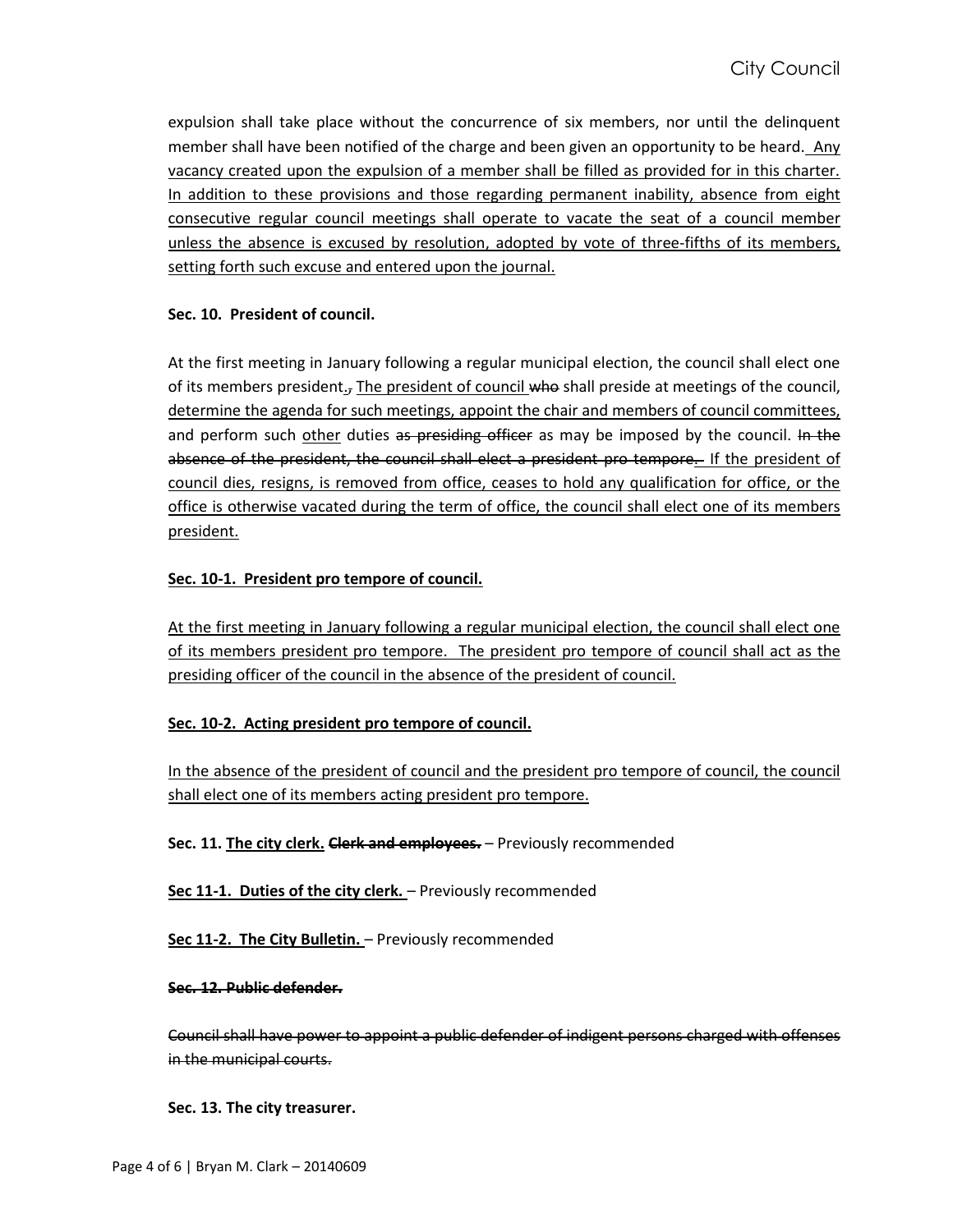Council shall appoint a city treasurer who shall hold and administer the office during its pleasure serve at the pleasure of council. The treasurer shall perform such duties and exercise such powers as are prescribed in this charter or by the council.

# **Sec. 14. Officers and employees.**

The council shall appoint such officers and employees of council as it may deem necessary. Except as herein otherwise provided, council shall by ordinance determine the number of officers and employees in each department of the city government. Council shall exercise no power of appointment for officers or employees except as herein expressly provided.

**Sec. 15. Compensation of officers and employees.** – Recommended changes forthcoming

Sec. 16. Official bonds. - No change

**Sec. 17. Legislative procedure.**

The council shall be the judge of the election and qualification of its members. Four members shall constitute a quorum to do business, but a lesser number may adjourn from day to day and compel the attendance of absent members in such manner and under such penalties as may be prescribed by ordinance.

### **Sec. 18. [Action on ordinances or resolutions.]**

The action of council shall be by ordinance or resolution and the affirmative vote of at least four members of council shall be necessary to adopt any ordinance or resolution. The vote upon the passage of all ordinances, and upon the adoption of such resolution as the council by its rules shall prescribe, shall be taken by "yea" and "nays" and entered upon the journal. Every ordinance and resolution of the council, so adopted, shall be maintained as a permanent electronic record that is easily accessible and made available to the public pursuant to the general laws of the state governing public records.

### **Sec. 19. Ordinance enactment.**

Each proposed ordinance or resolution shall be introduced in electronic, digital, written or printed form, and shall not contain more than one subject which shall be clearly stated in a title; but except that general appropriation ordinances may contain the various subjects and accounts for which moneys are to be appropriated. The enacting clause of all ordinances passed by the council shall be, "Be it ordained by the council of the city of Columbus." The enacting clause of all ordinances submitted by the initiative shall be, "Be it ordained by the people of the city of Columbus."